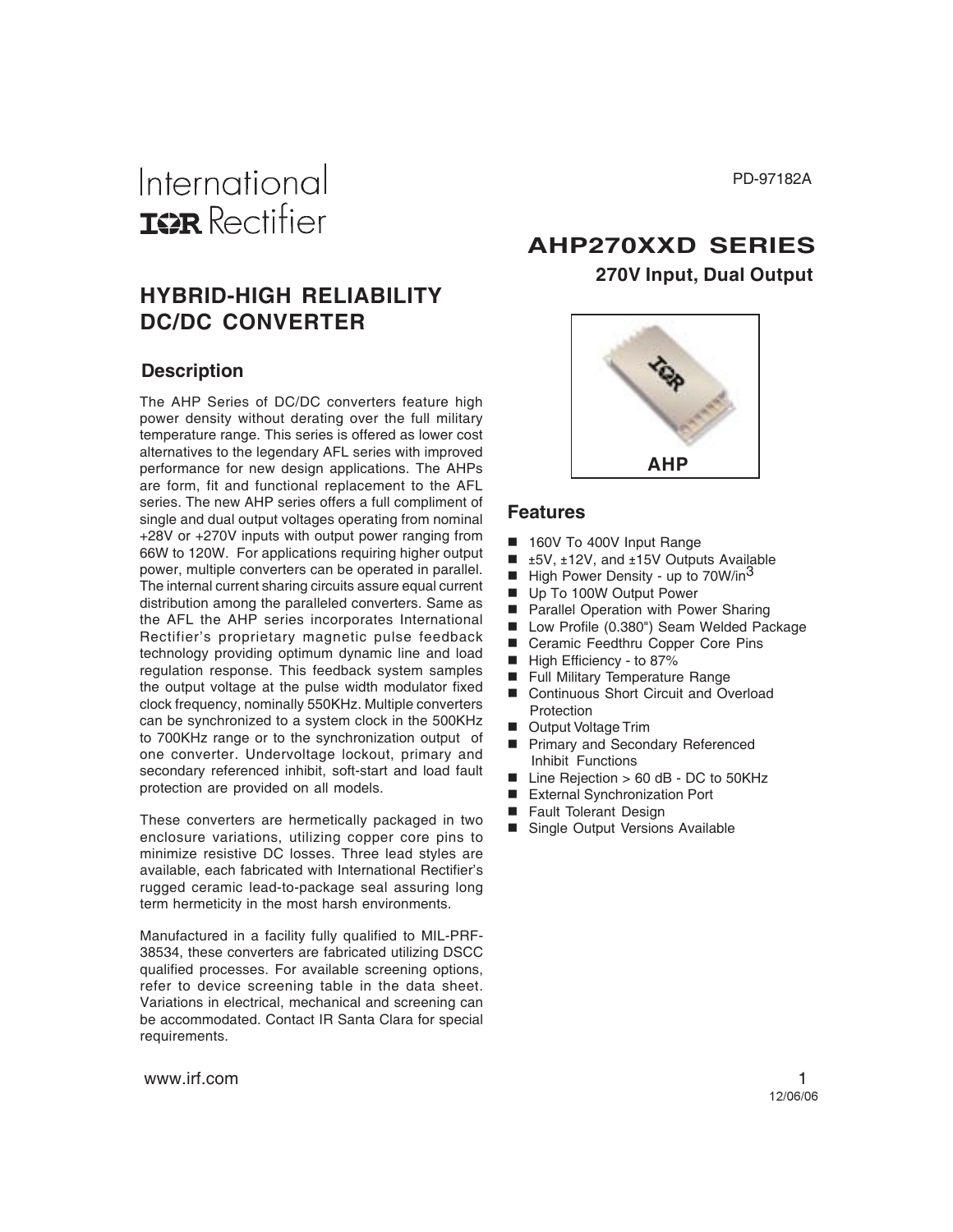### International **IGR** Rectifier

#### **Specifications**

| <b>Absolute Maximum Ratings</b> |                                                       |  |  |  |
|---------------------------------|-------------------------------------------------------|--|--|--|
| Input voltage                   | $-0.5V$ to $+500VDC$                                  |  |  |  |
| Soldering temperature           | 300°C for 10 seconds                                  |  |  |  |
| Operating case temperature      | $-55^{\circ}$ C to $+125^{\circ}$ C                   |  |  |  |
| Storage case temperature        | -65 $\mathrm{^{\circ}C}$ to +135 $\mathrm{^{\circ}C}$ |  |  |  |

**Static Characteristics**  $-55^{\circ}C \leq T_{\text{CASE}} \leq +125^{\circ}C$ ,  $160V \leq V_{\text{IN}} \leq 400V$  unless otherwise specified.

| Parameter                                               |           | Group A<br><b>Subgroups</b> | <b>Test Conditions</b>                       | Min               | <b>Nom</b>        | Max               | Unit     |
|---------------------------------------------------------|-----------|-----------------------------|----------------------------------------------|-------------------|-------------------|-------------------|----------|
| <b>INPUT VOLTAGE</b>                                    |           |                             | Note 6                                       | 160               | 270               | 400               | v        |
| <b>OUTPUT VOLTAGE</b>                                   |           |                             | V <sub>IN</sub> = 270 Volts, 100% Load       |                   |                   |                   |          |
|                                                         | AHP27005D | 1<br>1                      | Positive Output<br>Negative Output           | 4.95<br>$-5.05$   | 5.00<br>$-5.00$   | 5.05<br>$-4.95$   |          |
|                                                         | AHP27012D | 1<br>1                      | Positive Output<br>Negative Output           | 11.88<br>-12.12   | 12.00<br>-12.00   | 12.12<br>$-11.88$ |          |
|                                                         | AHP27015D | 1<br>1                      | Positive Output<br>Negative Output           | 14.85<br>$-15.15$ | 15.00<br>$-15.00$ | 15.15<br>$-14.85$ |          |
|                                                         | AHP27005D | 2, 3<br>2, 3                | Positive Output<br>Negative Output           | 4.90<br>$-5.10$   |                   | 5.10<br>$-4.90$   | v        |
|                                                         | AHP27012D | 2, 3<br>2, 3                | Positive Output<br>Negative Output           | 11.76<br>$-12.24$ |                   | 12.24<br>$-11.76$ |          |
|                                                         | AHP27015D | 2, 3<br>2, 3                | Positive Output<br>Negative Output           | 14.70<br>$-15.30$ |                   | 15.30<br>$-14.70$ |          |
| <b>OUTPUT CURRENT</b>                                   |           |                             | $V_{IN}$ = 160, 270, 400 Volts - Notes 6, 11 |                   |                   |                   |          |
|                                                         | AHP27005D |                             | <b>Either Output</b>                         |                   |                   | 12.8              |          |
|                                                         | AHP27012D |                             | <b>Either Output</b>                         |                   |                   | 6.4               | А        |
|                                                         | AHP27015D |                             | <b>Either Output</b>                         |                   |                   | 5.3               |          |
| <b>OUTPUT POWER</b>                                     |           |                             | Total of Both Outputs - Notes 6,11           |                   |                   |                   |          |
|                                                         | AHP27005D |                             |                                              |                   |                   | 80                |          |
|                                                         | AHP27012D |                             |                                              |                   |                   | 96                | W        |
|                                                         | AHP27015D |                             |                                              |                   |                   | 100               |          |
| <b>MAXIMUM CAPACITIVE LOAD</b>                          |           |                             | Each Output - Note 1                         | 5,000             |                   |                   | μF       |
| <b>OUTPUT VOLTAGE</b><br><b>TEMPERATURE COEFFICIENT</b> |           |                             | $V_{IN}$ = 270 Volts, 100% Load - Notes 1, 6 | $-0.015$          |                   | $+0.015$          | $\%$ /°C |
| <b>OUTPUT VOLTAGE REGULATION</b>                        |           |                             | Notes 10, 13                                 |                   |                   |                   |          |
|                                                         | Line      | 1, 2, 3                     | No Load, 50% Load, 100% Load                 | $-0.5$            |                   | $+0.5$            |          |
|                                                         | Load      | 1, 2, 3                     | $V_{IN}$ = 160, 270, 400 Volts.              | $-1.0$            |                   | $+1.0$            |          |
|                                                         |           |                             |                                              |                   |                   |                   |          |
|                                                         | Cross     |                             | $V_{IN}$ = 160, 270, 400 Volts - Note 12     |                   |                   |                   |          |
|                                                         | AHP27005D | 1, 2, 3                     | Positive Output<br>Negative Output           | $-1.0$<br>$-8.0$  |                   | $+1.0$<br>$+8.0$  | $\%$     |
|                                                         | AHP27012D | 1, 2, 3                     | Positive Output<br>Negative Output           | $-1.0$<br>$-5.0$  |                   | $+1.0$<br>$+5.0$  |          |
|                                                         | AHP27015D | 1, 2, 3                     | Positive Output<br>Negative Output           | $-1.0$<br>$-5.0$  |                   | $+1.0$<br>$+5.0$  |          |

For Notes to Specifications, refer to page 4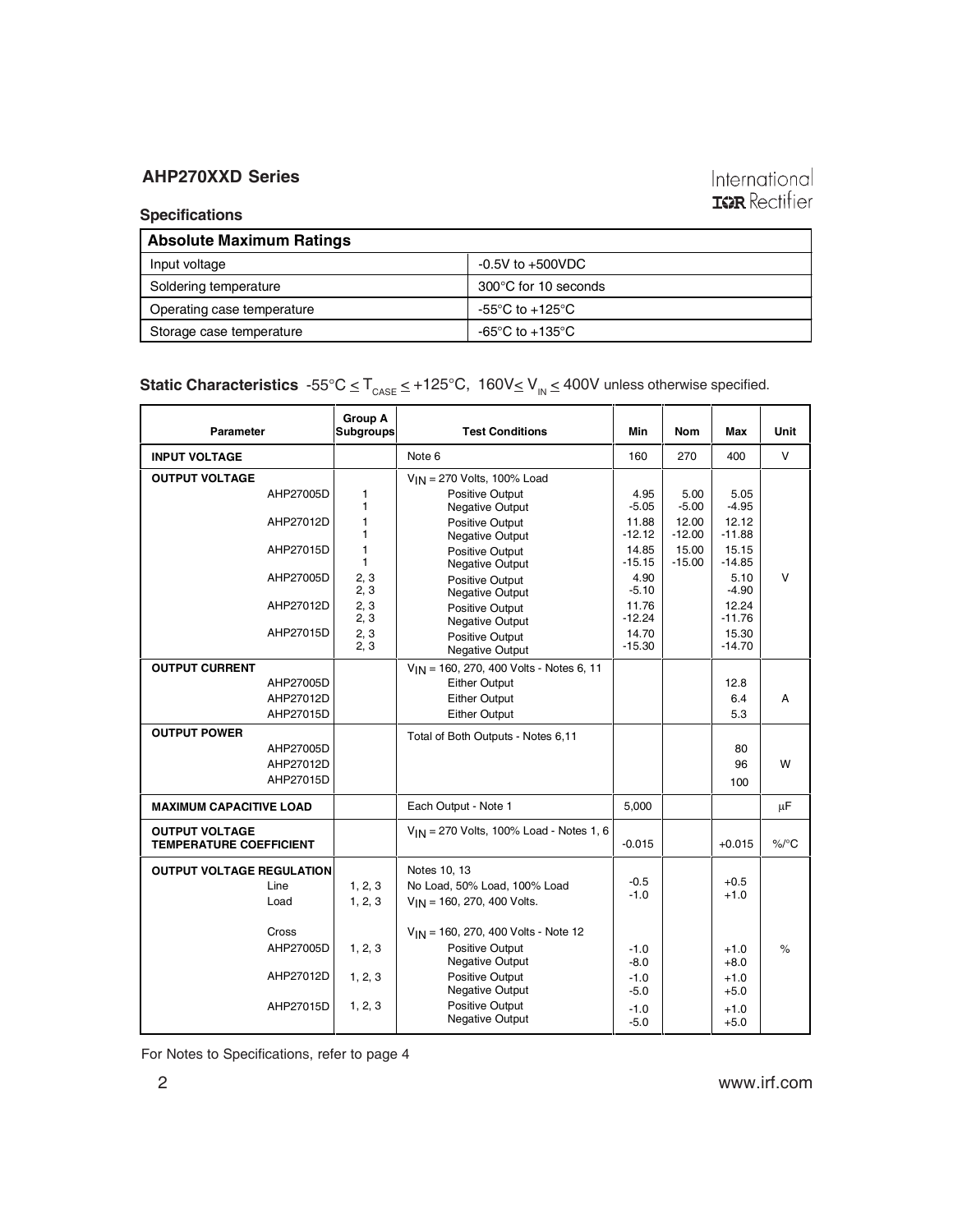## International<br>**IGR** Rectifier

 $\mathcal{L}^{\pm}$ 

#### **AHP270XXD Series**

 $\blacksquare$ 

**Static Characteristics** (Continued)  $\blacksquare$ 

| <b>Parameter</b>                                                                                                                            |                                                                             | Group A<br>Subgroups                       | <b>Test Conditions</b>                                                                          | Min                        | <b>Nom</b>     | Max                           | Unit                               |
|---------------------------------------------------------------------------------------------------------------------------------------------|-----------------------------------------------------------------------------|--------------------------------------------|-------------------------------------------------------------------------------------------------|----------------------------|----------------|-------------------------------|------------------------------------|
| <b>OUTPUT RIPPLE VOLTAGE</b>                                                                                                                | AHP27005D<br>AHP27012D<br>AHP27015D                                         | 1, 2, 3<br>1, 2, 3<br>1, 2, 3              | VIN = 160, 270, 400 Volts, 100% Load,<br>$BW = 10MHz$                                           |                            |                | 60<br>80<br>80                | mVpp                               |
| <b>INPUT CURRENT</b><br>Inhibit 1<br>Inhibit 2                                                                                              | No Load                                                                     | $\mathbf{1}$<br>2, 3<br>1, 2, 3<br>1, 2, 3 | $V_{IN}$ = 270 Volts<br>$IOUT = 0$<br>Pin 4 Shorted to Pin 2<br>Pin 12 Shorted to Pin 8         |                            |                | 13<br>15<br>3.0<br>5.0        | mA                                 |
| <b>INPUT RIPPLE CURRENT</b>                                                                                                                 | AHP27005D<br>AHP27012D<br>AHP27015D                                         | 1, 2, 3<br>1, 2, 3<br>1, 2, 3              | $V_{IN}$ = 270 Volts, 100% Load                                                                 |                            |                | 60<br>70<br>80                | mApp                               |
| <b>CURRENT LIMIT POINT</b><br>Expressed as a Percentage<br>of Full Rated Load                                                               |                                                                             | 1<br>2<br>3                                | VOUT = 90% VNOM, Current split<br>equally on positive and negative outputs<br>Note 5            | 115<br>105<br>105          |                | 125<br>125<br>125             | $\%$                               |
| <b>LOAD FAULT POWER</b><br><b>DISSIPATION</b><br>Overload or Short Circuit                                                                  |                                                                             | 1, 2, 3                                    | $V_{IN}$ = 270 Volts                                                                            |                            |                | 33                            | W                                  |
| <b>EFFICIENCY</b>                                                                                                                           | AHP27005D<br>AHP27012D<br>AHP27015D                                         | 1, 2, 3<br>1, 2, 3<br>1, 2, 3              | $V_{IN}$ = 270 Volts, 100% Load                                                                 | 78<br>82<br>83             | 82<br>85<br>87 |                               | $\%$                               |
| <b>ENABLE INPUTS (Inhibit Function)</b>                                                                                                     | Converter Off<br><b>Sink Current</b><br>Converter On<br><b>Sink Current</b> | 1, 2, 3<br>1, 2, 3                         | Logical Low on Pin 4 or Pin 12<br>Note 1<br>Logical High on Pin 4 and Pin 12 - Note 9<br>Note 1 | $-0.5$<br>2.0              |                | 0.8<br>100<br>50<br>100       | v<br>μA<br>v<br>μA                 |
| <b>SWITCHING FREQUENCY</b>                                                                                                                  |                                                                             | 1, 2, 3                                    |                                                                                                 | 500                        | 550            | 600                           | KHz                                |
| <b>SYNCHRONIZATION INPUT</b><br><b>Frequency Range</b><br>Pulse Amplitude, Hi<br>Pulse Amplitude, Lo<br>Pulse Rise Time<br>Pulse Duty Cycle |                                                                             | 1, 2, 3<br>1, 2, 3<br>1, 2, 3              | Note 1<br>Note 1                                                                                | 500<br>2.0<br>$-0.5$<br>20 |                | 700<br>10<br>0.8<br>100<br>80 | <b>KHz</b><br>v<br>v<br>ns<br>$\%$ |
| <b>ISOLATION</b>                                                                                                                            |                                                                             | 1                                          | Input to Output or Any Pin to Case<br>(except Pin 3). Test @ 500VDC                             | 100                        |                |                               | $M\Omega$                          |
| <b>DEVICE WEIGHT</b>                                                                                                                        |                                                                             |                                            | <b>Slight Variations with Case Style</b>                                                        |                            | 85             |                               | g                                  |
| <b>MTBF</b>                                                                                                                                 |                                                                             |                                            | MIL-HDBK-217F, AIF @ T <sub>C</sub> = 40°C                                                      | 300                        |                |                               | <b>KHrs</b>                        |

For Notes to Specifications, refer to page 4

www.irf.com 3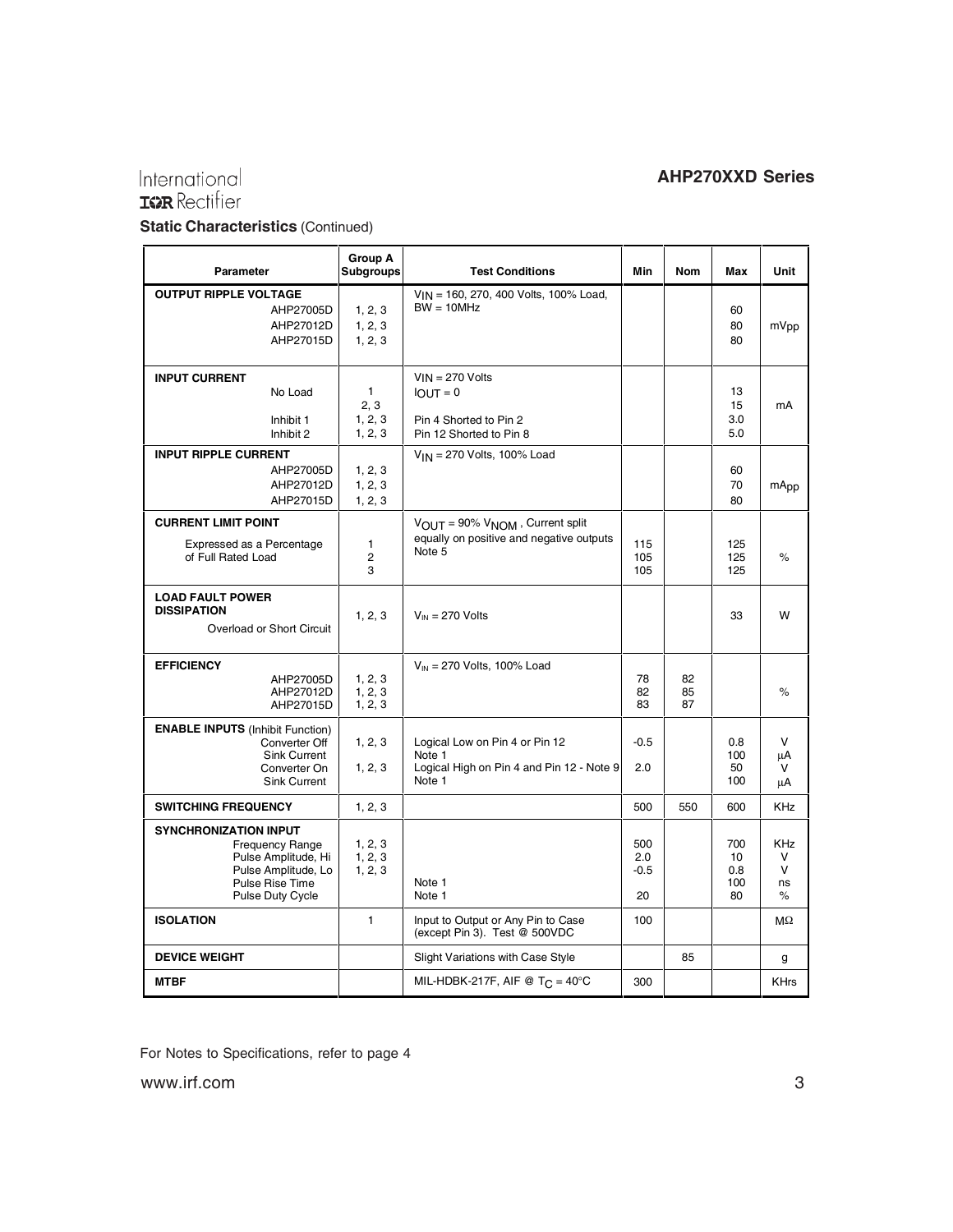#### International **TOR** Rectifier

**Dynamic Characteristics**  $-55^{\circ}C \leq T_{\text{case}} \leq +125^{\circ}C$ ,  $V_{\text{in}} = 270V$  unless otherwise specified.

| <b>Parameter</b>                  |                       | <b>Group A</b><br><b>Subgroups</b> | <b>Test Conditions</b>                                                                      | Min    | <b>Nom</b> | Max               | Unit           |
|-----------------------------------|-----------------------|------------------------------------|---------------------------------------------------------------------------------------------|--------|------------|-------------------|----------------|
| <b>LOAD TRANSIENT RESPONSE</b>    |                       |                                    | Notes 2, 8                                                                                  |        |            |                   |                |
| AHP27005D<br><b>Either Output</b> | Amplitude<br>Recovery | 4, 5, 6<br>4, 5, 6                 | Load Step 50% $\Leftrightarrow$ 100%                                                        | $-450$ |            | 450<br>200        | mV<br>$\mu s$  |
|                                   | Amplitude<br>Recovery | 4, 5, 6<br>4.5.6                   | Load Step $10\% \Leftrightarrow 50\%$<br>$10\% \Rightarrow 50\%$<br>$50\% \Rightarrow 10\%$ | $-450$ |            | 450<br>200<br>400 | mV<br>μs<br>μs |
| AHP27012D<br><b>Either Output</b> | Amplitude<br>Recovery | 4, 5, 6<br>4, 5, 6                 | Load Step 50% $\Leftrightarrow$ 100%                                                        | $-750$ |            | 750<br>200        | mV<br>$\mu s$  |
|                                   | Amplitude<br>Recovery | 4, 5, 6<br>4, 5, 6                 | Load Step $10\% \Leftrightarrow 50\%$<br>$10\% \Rightarrow 50\%$<br>$50\% \Rightarrow 10\%$ | $-750$ |            | 750<br>200<br>400 | mV<br>μs<br>μs |
| AHP27015D<br><b>Either Output</b> | Amplitude<br>Recovery | 4, 5, 6<br>4, 5, 6                 | Load Step 50% $\Leftrightarrow$ 100%                                                        | $-750$ |            | 750<br>200        | mV<br>μs       |
|                                   | Amplitude<br>Recovery | 4, 5, 6<br>4, 5, 6                 | Load Step $10\% \Leftrightarrow 50\%$<br>$10\% \Rightarrow 50\%$<br>$50\% \Rightarrow 10\%$ | $-750$ |            | 750<br>200<br>400 | mV<br>μs<br>μs |
| <b>LINE TRANSIENT RESPONSE</b>    |                       |                                    | Notes 1, 2, 3                                                                               |        |            |                   |                |
|                                   | Amplitude<br>Recovery |                                    | V <sub>IN</sub> Step = $160 \Leftrightarrow 400$ Volts                                      | $-500$ |            | 500<br>500        | mV<br>μs       |
| <b>TURN-ON CHARACTERISTICS</b>    |                       |                                    | Note 4                                                                                      |        |            |                   |                |
|                                   | Overshoot<br>Delay    | 4, 5, 6<br>4, 5, 6                 | Enable 1, 2 on. (Pins 4, 12 high or<br>open)                                                | 50     | 5.0<br>75  | 10<br>120         | $\%$<br>ms     |
| <b>LOAD FAULT RECOVERY</b>        |                       |                                    | Same as Turn On Characteristics.                                                            |        |            |                   |                |
| <b>LINE REJECTION</b>             |                       |                                    | MIL-STD-461D, CS101, 30Hz to<br>50KHz - Note 1                                              | 60     | 70         |                   | dB             |

Notes to Specifications:

- 1. Parameters not 100% tested but are guaranteed to the limits specified in the table.
- 2. Recovery time is measured from the initiation of the transient to where V<sub>OUt</sub> has returned to within  $\pm 1.0\%$  of Vout at 50% load.
- 3. Line transient transition time  $\geq 100 \mu s$ .
- 4. Turn-on delay is measured with an input voltage rise time of between 100V and 500V per msec.<br>5. Current limit point is that condition of excess load causing output voltage to drop to 90% of nominal
- 5. Current limit point is that condition of excess load causing output voltage to drop to 90% of nominal.
- 5. Current limit point is that condition of exces<br>6. Parameter verified as part of another test.
- 7. All electrical tests are performed with the remote sense leads connected to the output leads at the load.
- 8. Load transient transition time  $\geq 10 \mu s$ .
- 9. Enable inputs internally pulled high. Nominal open circuit voltage  $\approx 4.0$ VDC.
- 10. Load current split equally between +Vout and -Vout.
- 11. Output load must be distributed so that a minimum of 20% of the total output power is being provided by one of the outputs.
- 12. Cross regulation measured with load on tested output at 30% of maximum load while changing the load on other output from 30% to 70%.
- 13. All tests at no-load are performed after start-up of the converter. The converter may fail to start when the output load is less than 1.0W. Under these circumstances, the converter's start-up circuitry will continue to cycle until an adequate load is present.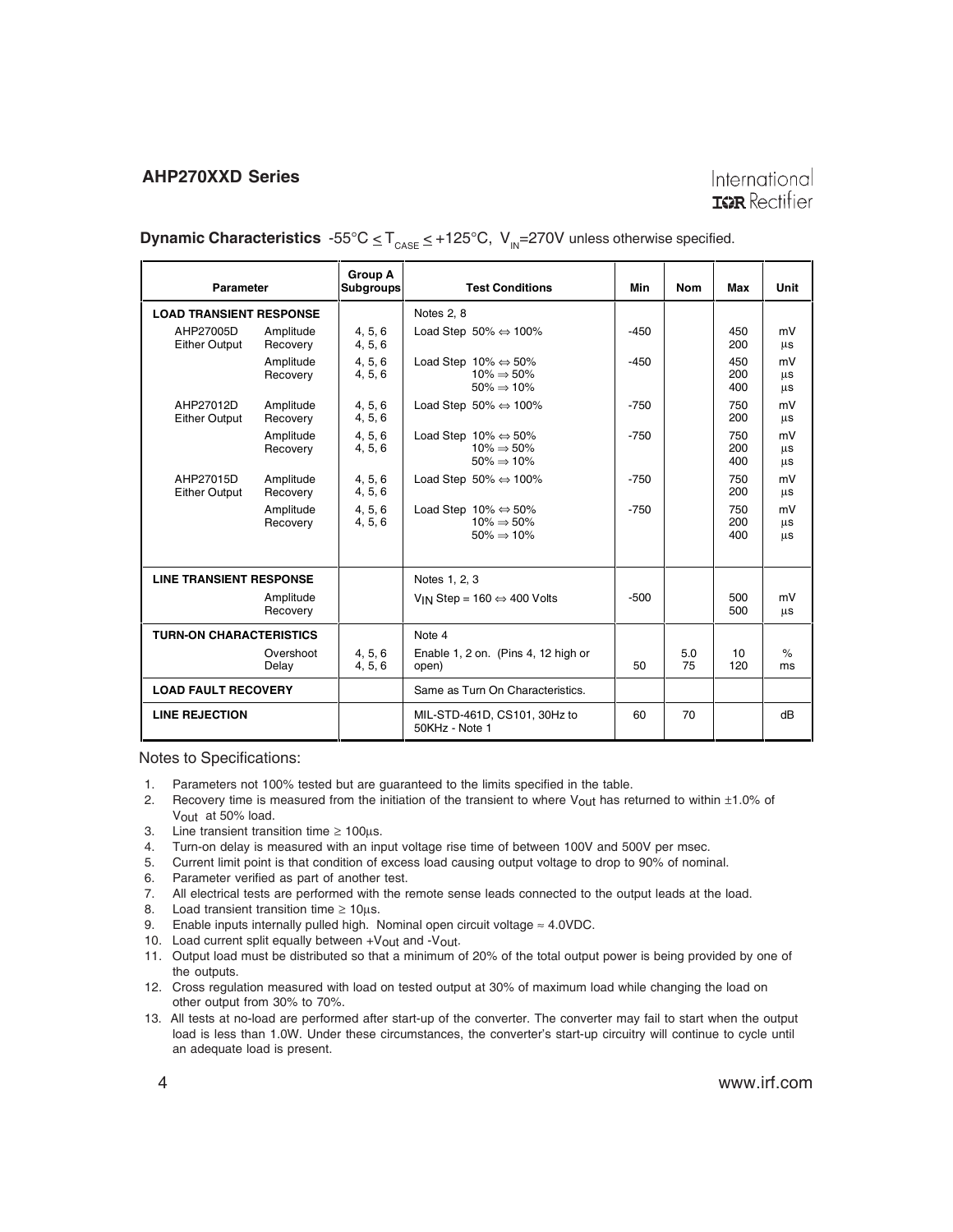

#### **Circuit Operation and Application Information**

The AHP series of converters employ a forward switched mode converter topology. (refer to Figure I.) Operation of the device is initiated when a DC voltage whose magnitude is within the specified input limits is applied between pins 1 and 2. If pins 4 and 12 are enabled (at a logical 1 or open) the primary bias supply will begin generating a regulated housekeeping voltage bringing the circuitry on the primary side of the converter to life. Two power MOSFETs used to chop the DC input voltage into a high frequency square wave, apply this chopped voltage to the power transformer. As this switching is initiated, a voltage is impressed on a second winding of the power transformer which is then rectified and applied to the primary bias supply. When this occurs, the input voltage is excluded from the bias voltage generator and the primary bias voltage becomes internally generated.

The switched voltage impressed on the secondary output transformer windings is rectified and filtered to provide the positive and negative converter output voltages. An error amplifier on the secondary side compares the positive output voltage to a precision reference and generates an error signal proportional to the difference. This error signal is magnetically coupled through the feedback transformer into the control section of the converter varying the pulse width of the square wave signal driving the MOSFETs, narrowing the pulse width if the output voltage is too high and widening it if it is too low. These pulse width variations provide the necessary corrections to regulate the magnitude of output voltage within its' specified limits.

Because the primary and secondary sides are coupled by magnetic elements, full isolation from input to output is achieved.

International

Although incorporating several sophisticated and useful ancilliary features, basic operation of the AHP270XXD series can be initiated by simply applying an input voltage to pins 1 and 2 and connecting the appropriate loads between pins 7, 8, and 9. Of course, operation of any converter with high power density should not be attempted before secure attachment to an appropriate heat dissipator. (See **Thermal Considerations,** page 7)

#### **Inhibiting Converter Output (Enable)**

As an alternative to application and removal of the DC voltage to the input, the user can control the converter output by providing TTL compatible, positive logic signals to either of two enable pins (pin 4 or 12). The distinction between these two signal ports is that enable 1 (pin 4) is referenced to the input return (pin 2) while enable 2 (pin 12) is referenced to the output return (pin 8). Thus, the user has access to an inhibit function on either side of the isolation barrier. Each port is internally pulled "high" so that when not used, an open connection on both enable pins permits normal converter operation. When their use is desired, a logical "low" on either port will shut the converter down.



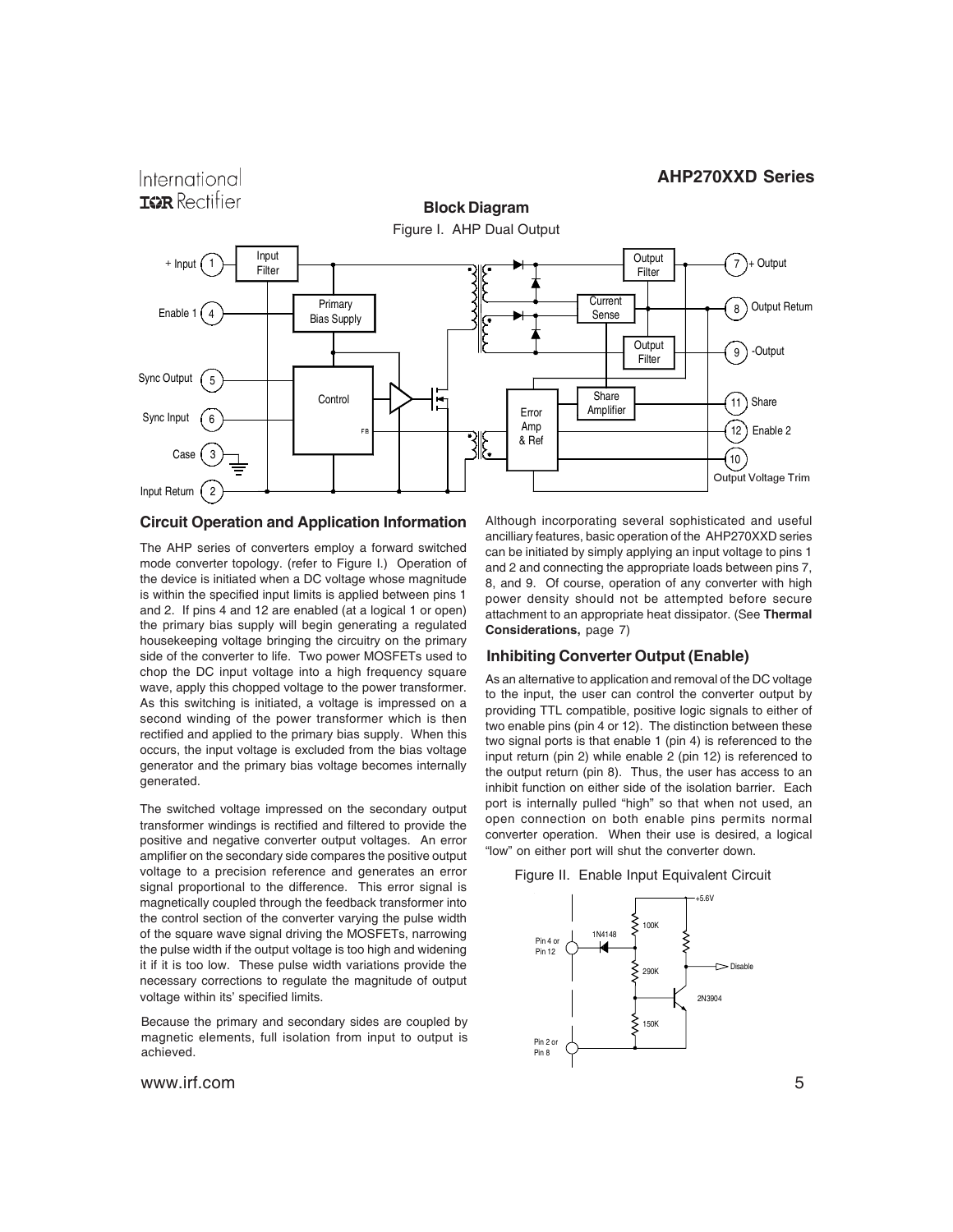

Internally, these ports differ slightly in their function. In use, a low on Enable 1 completely shuts down all circuits in the converter, while a low on Enable 2 shuts down the secondary side while altering the controller duty cycle to near zero. Externally, the use of either port is transparent to the user save for minor differences in idle current. (See specification table).

#### **Synchronization of Multiple Converters**

When operating multiple converters, system requirements often dictate operation of the converters at a common frequency. To accommodate this requirement, the AHP series converters provide both a synchronization input and output.

The sync input port permits synchronization of an AHP converter to any compatible external frequency source operating between 500KHz and 700KHz. This input signal should be referenced to the input return and have a 10% to 90% duty cycle. Compatibility requires transition times less than 100ns, maximum low level of +0.8V and a minimum high level of +2.0V. The sync output of another converter which has been designated as the master oscillator provides a convenient frequency source for this mode of operation. When external synchronization is not indicated, the sync in pin should be left unconnected thereby permitting the converter to operate at its own internally set frequency.

The sync output signal is a continuous pulse train set at 550 ±50KHz, with a duty cycle of 15 ±5.0%. This signal is referenced to the input return and has been tailored to be compatible with the AHP sync input port. Transition times are less than 100ns and the low level output impedance is less than 50Ω. This signal is active when the DC input voltage is within the specified operating range and the converter is not inhibited. This synch output has adequate drive reserve to synchronize at least five additional converters. A typical synchronization connection option is illustrated in Figure III.



Figure III. Preferred Connection for Parallel Operation

#### **Parallel Operation-Current and Stress Sharing**

Figure III. illustrates the preferred connection scheme for operation of a set of AHP converters with outputs operating in parallel. Use of this connection permits equal current sharing among the members of a set whose load current exceeds the capacity of an individual AHP. An important feature

of the AHP series operating in the parallel mode is that in addition to sharing the current, the stress induced by temperature will also be shared. Thus if one member of a paralleled set is operating at a higher case temperature, the current it provides to the load will be reduced as compensation for the temperature induced stress on that device.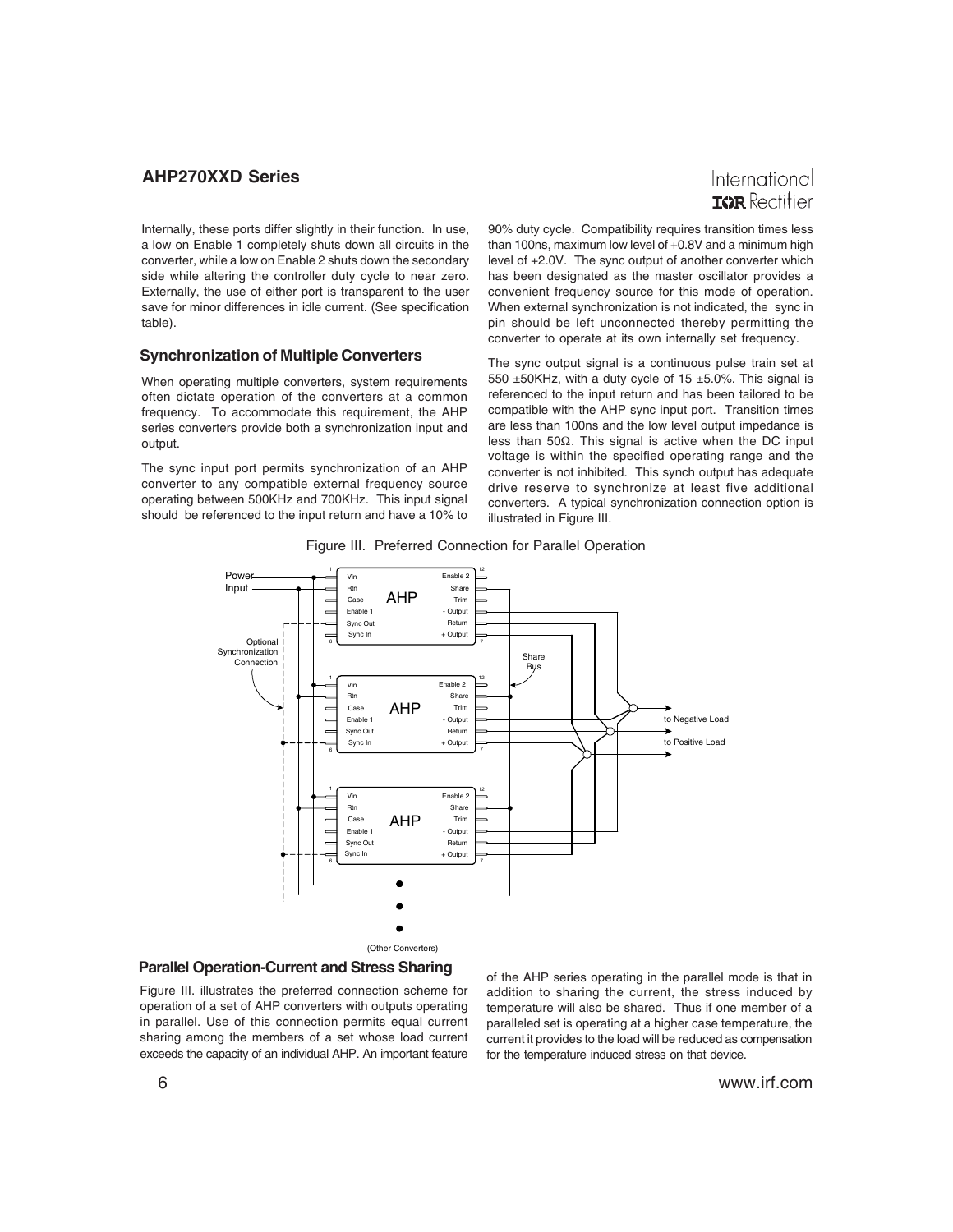#### International **TOR** Rectifier

When operating in the shared mode, it is important that symmetry of connection be maintained as an assurance of optimum load sharing performance. Thus, converter outputs should be connected to the load with equal lengths of wire of the same gauge and should be connected to a common physical point, preferably at the load along with the converter output and return leads. All converters in a paralleled set must have their share pins connected together. This arrangement is diagrammatically illustrated in Figure III. showing the output and return pins connected at a star point which is located as close as possible to the load.

As a consequence of the topology utilized in the current sharing circuit, the share pin may be used for other functions. In applications requiring only a single converter, the voltage appearing on the share pin may be used as a "totall current monitor". The share pin open circuit voltage is nominally +1.00V at no load and increases linearly with increasing total output current to +2.20V at full load. Note that the current we refer to here is the total output current, that is, the sum of the positive and negative output currents.

#### **Thermal Considerations**

Because of the incorporation of many innovative technological concepts, the AHP series of converters is capable of providing very high output power from a package of very small volume. These magnitudes of power density can only be obtained by combining high circuit efficiency with effective methods of heat removal from the die junctions. This requirement has been effectively addressed inside the device; but when operating at maximum loads, a significant amount of heat will be generated and this heat must be conducted away from the case. To maintain the case temperature at or below the specified maximum of 125°C, this heat must be transferred by conduction to an appropriate heat dissipater held in intimate contact with the converter base-plate.

Since the effectiveness of this heat transfer is dependent on the intimacy of the baseplate/heatsink interface, it is strongly recommended that a high thermal conductivity heat transferring medium is inserted between the baseplate and heatsink. The material most frequently utilized at the factory during all testing and burn-in processes is sold under the trade name of Sil-Pad® 400<sup>1</sup>. This particular product is an insulator but electrically conductive versions are also available. Use of these materials assures maximum surface contact with the heat dissipater thereby compensating for any minor surface variations. While other available types of heat conductive materials and thermal compounds provide similar effectiveness, these alternatives are often less convenient and can be somewhat messy to use.

<sup>1</sup>Sil-Pad is a registered Trade Mark of Bergquist, Minneapolis, MN

www.irf.com 7

#### **AHP270XXD Series**

 $\overline{a}$  $\left\{ \right.$ ⎭

A conservative aid to estimating the total heat sink surface area (AHEAT SINK) required to set the maximum case temperature rise (∆T) above ambient temperature is given by the following expression:

$$
A_{\text{ HEAT SINK}} \approx \left\{\frac{\Delta T}{80P^{0.85}}\right\}^{-1.43} - 3.0
$$

where

$$
\Delta T
$$
 = Case temperature rise above ambient  
 $P$  = Device dissipation in Watts =  $P_{ovr} \left( \frac{1}{Eff} - 1 \right)$ 

As an example, assume that it is desired to operate an AHP27015D while holding the case temperature at  $T_c \le$ +85°C in an area where the ambient temperature is held to a constant +25°C; then

$$
\Delta T = 85 - 25 = 60^{\circ} \text{C}
$$

From the Specification Table, the worst case full load efficiency for this device is 83% @ 100W: thus, power dissipation at full load is given by

$$
P = 100 \bullet \left\{ \frac{1}{.83} - 1 \right\} = 100 \bullet (0.205) = 20.5 \text{W}
$$

and the required heat sink area is

$$
A_{\text{ HEAT SNK}} = \left\{ \frac{60}{80 \cdot 20.5^{0.85}} \right\}^{-1.43} - 3.0 = 56.3 \text{ in}^2
$$

Thus, a total heat sink surface area (including fins, if any) of 56 in<sup>2</sup> in this example, would limit case rise to  $60^{\circ}$ C above ambient. A flat aluminum plate, 0.25" thick and of approximate dimension  $4"$  by  $7"$  (28 in<sup>2</sup> per side) would suffice for this application in a still air environment. Note that to meet the criteria in this example, both sides of the plate require unrestricted exposure to the +25°C ambient air.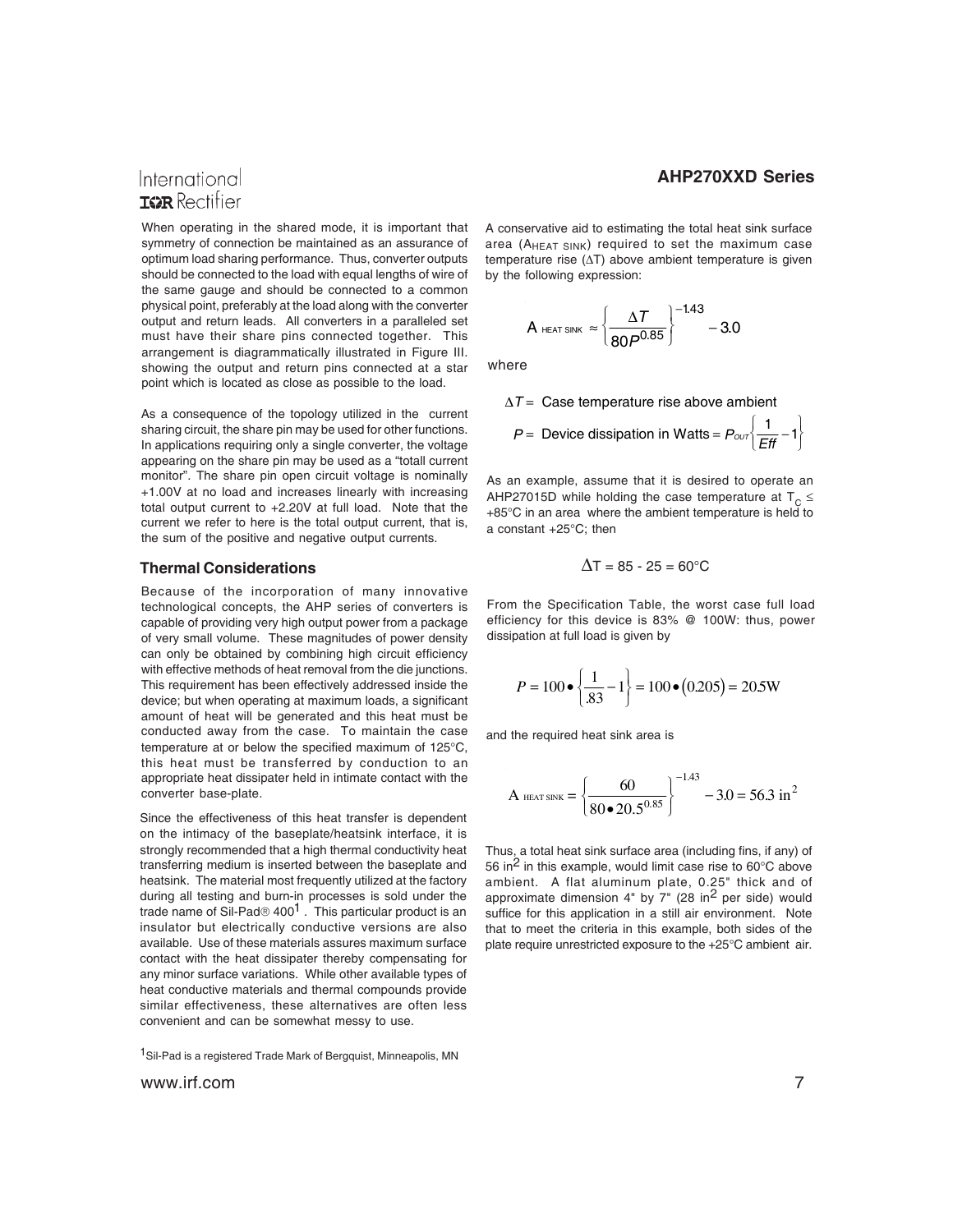#### **Input Filter**

The AHP270XXD series converters incorporate a single stage LC input filter whose elements dominate the input load impedance characteristic during the turn-on sequence. The input circuit is as shown in Figure IV.



#### **Input Overvoltage Protection**

One additional protection feature is incorporated into the AHP input circuit. It is an input over-voltage protection. The output will shutdown and start at approximately 110% of the maximum rated input voltage.

#### **Undervoltage Lockout**

A minimum voltage is required at the input of the converter to initiate operation. This voltage is set to  $150V \pm 5.0V$ . To preclude the possibility of noise or other variations at the input falsely initiating and halting converter operation, a hysteresis of approximately 10V is incorporated in this circuit. Thus if the input voltage droops to  $140V \pm 5.0V$ , the converter will shut down and remain inoperative until the input voltage returns to  $\approx$  150V.

By use of the trim pin (10), the magnitude of output voltages can be adjusted over a limited range in either a positive or negative direction. Connecting a resistor between the trim pin and either the output return or the positive output will raise or lower the magnitude of output voltages. The span of output voltage adjustment is restricted to the limits shown in Table I.

### International **TOR** Rectifier

|                  | AHP27005D        |                  | AHP27012D        | AHP27015D        |                  |  |
|------------------|------------------|------------------|------------------|------------------|------------------|--|
| $V_{\text{out}}$ | $R_{\text{adj}}$ | $V_{\text{out}}$ | $R_{\text{adj}}$ | $V_{\text{out}}$ | $R_{\text{adj}}$ |  |
| 5.5              | 0                | 12.5             | ი                | 15.5             | 0                |  |
| 5.4              | 12.5K            | 12.4             | 47.5K            | 15.4             | 62.5K            |  |
| 5.3              | 33.3K            | 12.3             | 127K             | 15.3             | 167K             |  |
| 5.2              | 75K              | 12.2             | 285K             | 15.2             | 375K             |  |
| 5.1              | 200K             | 12.1             | 760K             | 15.1             | 1.0M             |  |
| 5.0              | $\infty$         | 12.0             | $\infty$         | 15.0             | $\infty$         |  |
| 4.9              | 190K             | 11.7             | 975K             | 14.6             | 1.2M             |  |
| 4.8              | 65K              | 11.3             | 288K             | 14.0             | 325K             |  |
| 4.7              | 23K              | 10.8             | 72.9K            | 13.5             | 117K             |  |
| 4.6              | 2.5K             | 10.6             | 29.9K            | 13.0             | 12.5K            |  |
| 4.583            | Ω                | 10.417           | 0                | 12.917           | O                |  |

| Table 1. Output Voltage Trim Values and Limits |  |  |
|------------------------------------------------|--|--|
|------------------------------------------------|--|--|

Note that the nominal magnitude of output voltage resides in the middle of the table and the corresponding resistor value is set to ∞. To set the magnitude greater than nominal, the adjust resistor is connected to output return. To set the magnitude less than nominal, the adjust resistor is connected to the positive output. (Refer to Figure V.)

#### Figure V. Connection for  $V_{\text{OUT}}$  Adjustment



**Output Voltage Adjust** Connect R<sub>adj</sub> to + to increase, - to decrease

For output voltage settings that are within the limits, but between those listed in Table I, it is suggested that the resistor values be determined empirically by selection or by use of a variable resistor. The value thus determined can then be replaced with a good quality fixed resistor for permanent installation.

When use of this adjust feature is elected, the user should be aware that the temperature performance of the converter output voltage will be affected by the temperature performance of the resistor selected as the adjustment element and therefore, is advised to employ resistors with a tight temperature coefficient of resistance.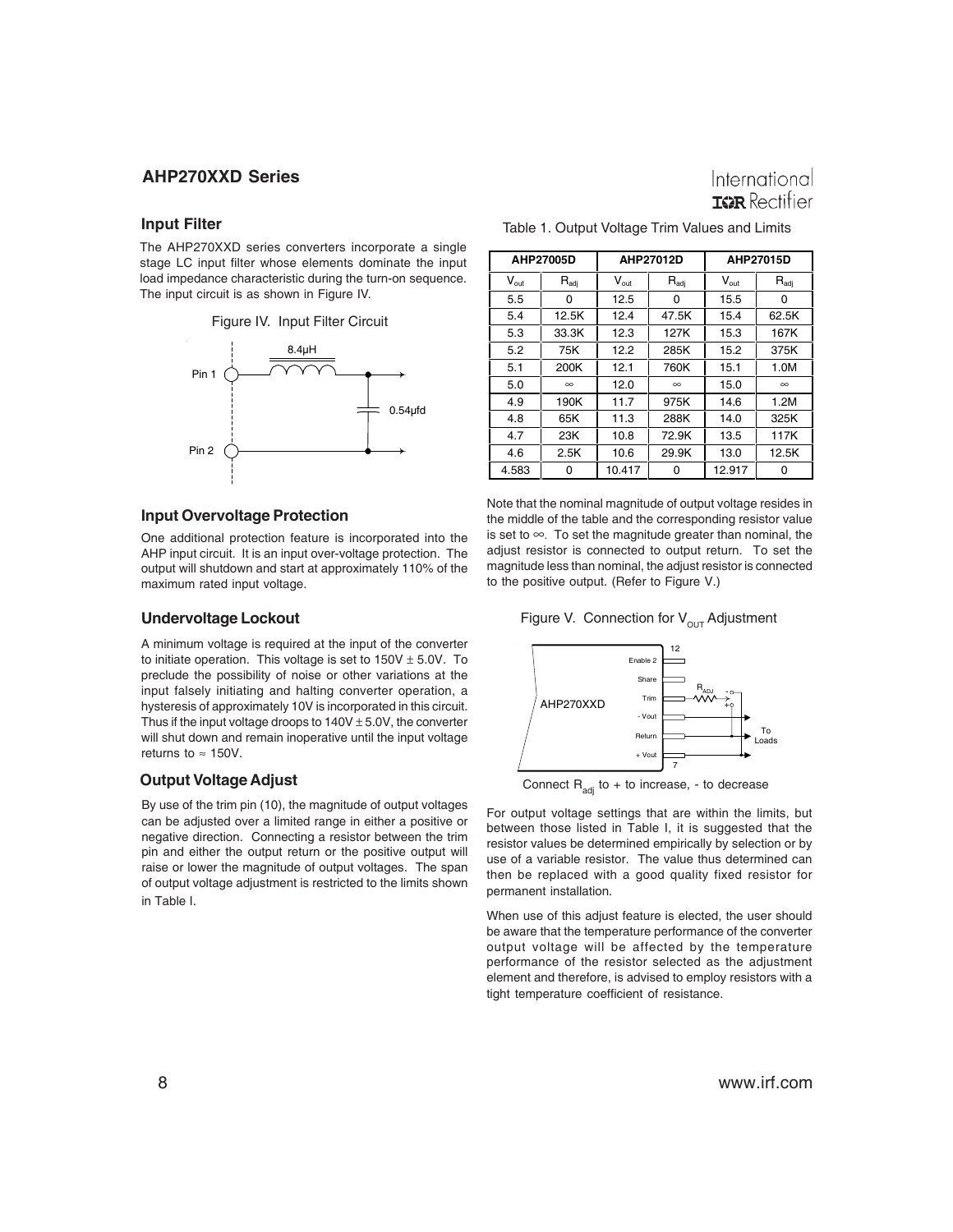International **IGR** Rectifier



**BERYLLIA WARNING**: These converters are hermetically sealed; however they contain BeO substrates and should not be ground or subjected to any other operations including exposure to acids, which may produce Beryllium dust or fumes containing Beryllium

www.irf.com 9